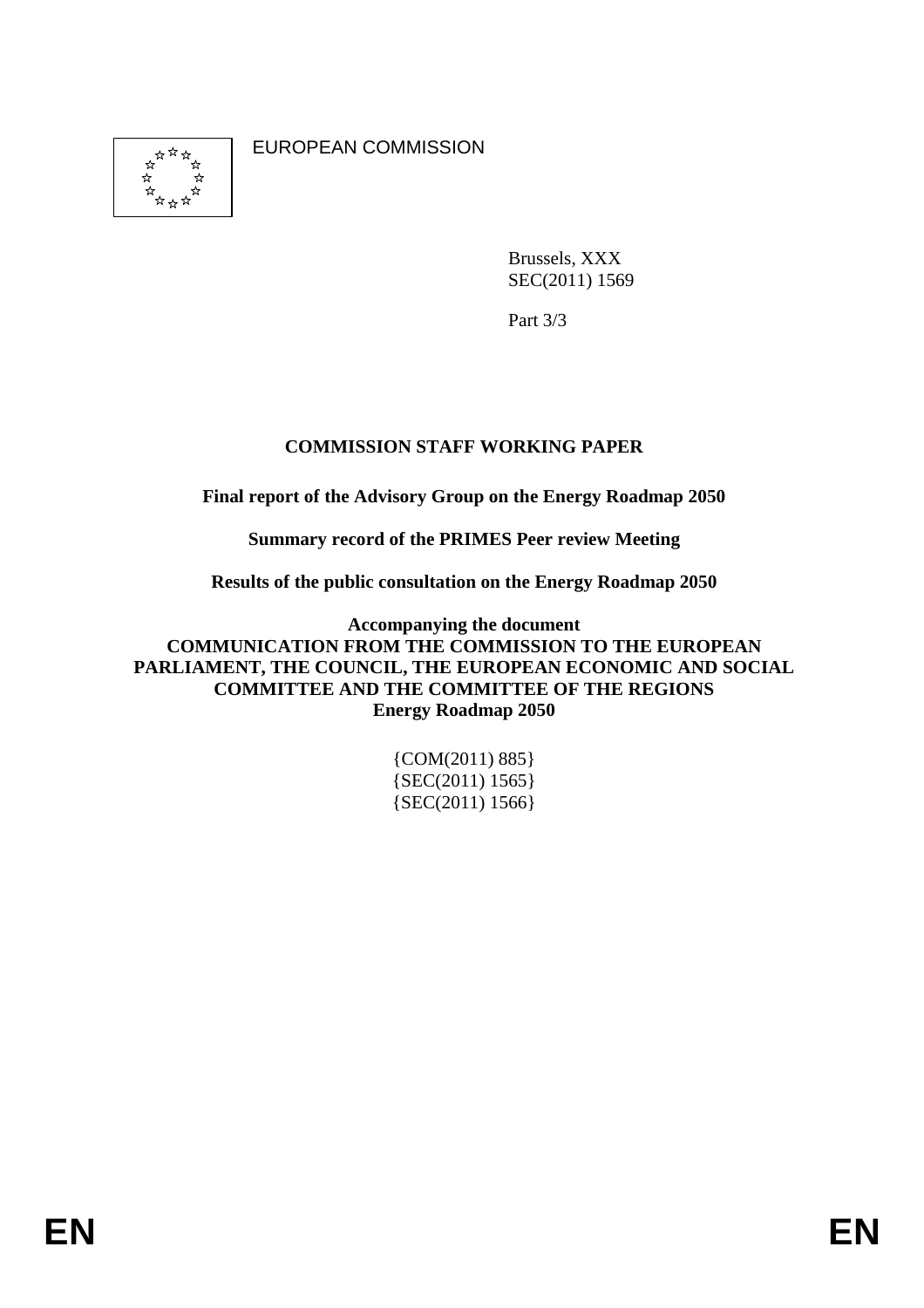# **Results of the public consultation on the "Energy Roadmap 2050"**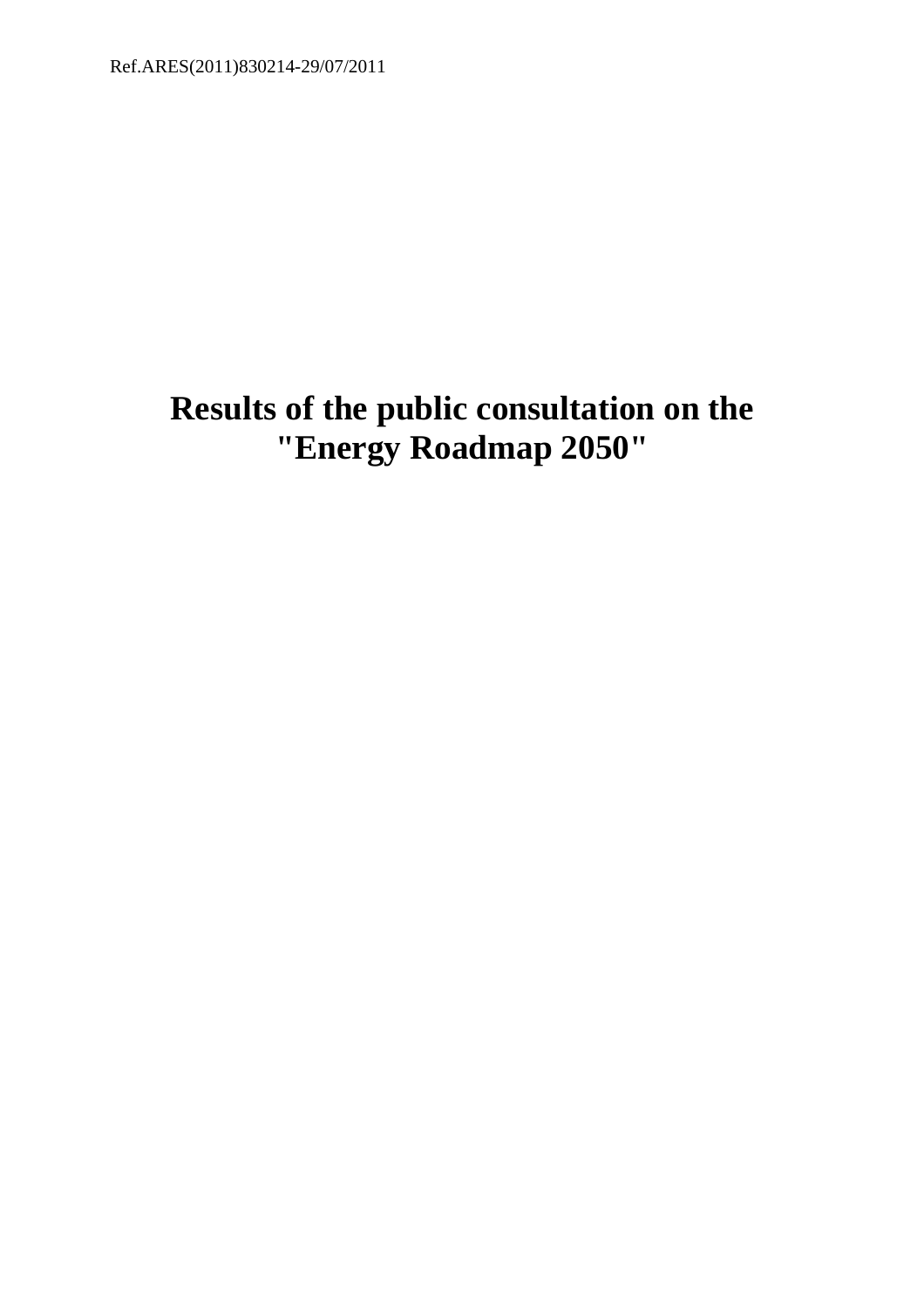#### **Executive Summary**

The Commission is preparing an Energy Roadmap to 2050 to be adopted by the end of 2011. This Energy Roadmap will follow the Low Carbon Economy Roadmap 2050 adopted by the Commission on 8 March  $2011<sup>1</sup>$  and focus on decarbonisation in the energy sector. The background to the need to develop a decarbonisation strategy is the EU commitment to an 80-95% reduction in greenhouse gas emissions below 1990 levels by 2050 in the context of necessary reductions by developed countries as a group. The Energy Roadmap will present policy challenges for the decarbonisation of the energy sector while preserving the competitiveness of industry and strengthening energy security.

On 20 December 2010, the Directorate General for Energy launched a public consultation on the Energy Roadmap. The public consultation<sup>2</sup> was based on an online questionnaire with seven questions, some requiring comments and others in the form of multiple choice.<sup>3</sup> The public consultation was open between 20 December 2010 and 7 March 2011. Nearly 400 contributions were received.

This report summarises the replies. Statistical information is provided in annex 1.

*Question 1 How to ensure credibility:* A large number of contributors said that the assumptions and data used for modelling should be as transparent as possible and a variety of modelling methodologies should be used. Many private sector organisations emphasised the need for a stable, clear and predictable legislative framework, to encourage the necessary investments in the energy sector which generally have a very long lead time.

*Question 2 The EU's position in a global policy context:* More than half of all respondents chose "global energy efficiency and demand developments" and "global development of renewable energy" as the most important issues.

*Question 3 Societal challenges and opportunities:* Overall responses were fairly evenly distributed among the different choices. Public acceptance of new infrastructures was seen as important by many.

*Question 4 Policy developments at EU level:* Roughly half of the respondents believe that energy efficiency is among the three most important issues needing more development at the EU level.

*Question 5 Milestones in the transition:* Across all industries and NGOs, intermediate targets, checkpoints and regular updates towards 2050 were recommended. However, the decarbonisation roadmap should be flexible enough to allow the route to be changed along the way.

*Question 6 Key drivers for the future energy mix:* About half of all respondents believe that global fossil fuel prices in relation to costs of domestic energy resources and long term security of supply will be the most likely key drivers of the future European energy mix.

*Question 7 Additional thoughts and contributions:* There was a considerable divergence in opinions on the best way to decarbonise the energy sector in terms of market intervention as well in the selection of a preferred technology option to be pursued.

 $\overline{a}$ 

<sup>1</sup> http://ec.europa.eu/clima/policies/roadmap/index\_en.htm

<sup>&</sup>lt;sup>2</sup> http://ec.europa.eu/energy/strategies/consultations/20110307\_roadmap\_2050\_en.htm

 $3$  Questions 1, 5 and 7 were open questions and 2, 3, 4 and 6 were in form of multiple choice.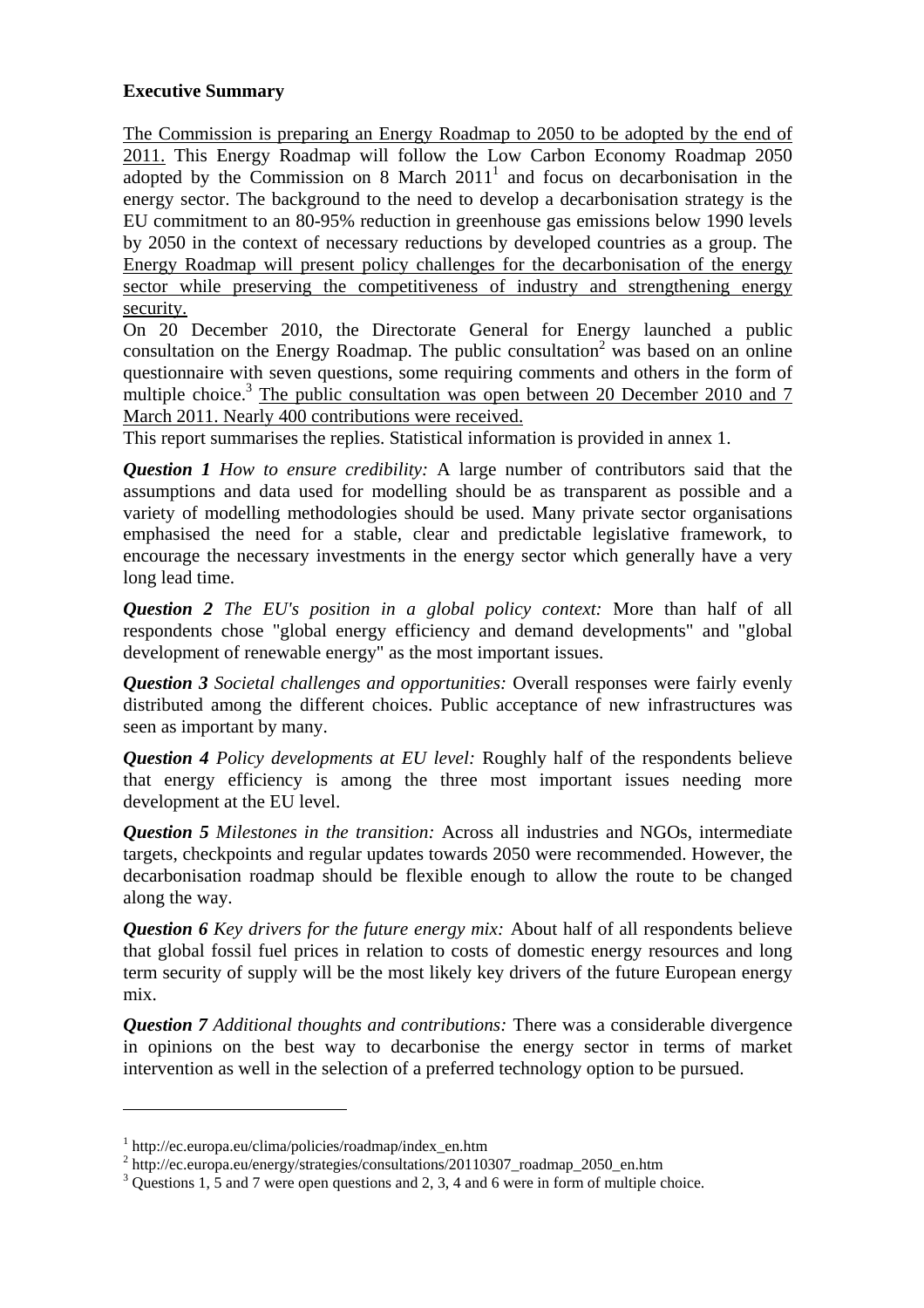# **1 Introduction**

The European Commission is currently preparing an Energy Roadmap to 2050 to be adopted towards the end of 2011. This Energy Roadmap will follow the Low Carbon Economy Roadmap 2050 adopted by the Commission on 8 March  $2011<sup>4</sup>$  and will specifically focus on decarbonisation in the energy sector.

The need for our decarbonisation strategy is the EU commitment to an 80-95% reduction in greenhouse gas emissions below 1990 levels by 2050, in the context of necessary reductions by developed countries as a group<sup>5</sup>.

The Energy Roadmap will present a number of policy challenges to achieve our long term strategy of progressive decarbonisation of our energy sector while preserving the competitiveness of industry and strengthening our security of energy supply.

On 20 December 2010, as part of the process of preparation of the Energy Roadmap to 2050, the Directorate General for Energy launched a public consultation. The public consultation was based on an online questionnaire of seven questions of which some were multiple choice and others open questions.

- 1. How to ensure credibility of the work (open question),
- 2. The EU's position in a global policy context (multiple choice),
- 3. Societal challenges and opportunities (multiple choice),
- 4. Policy developments at EU level (multiple choice),
- 5. Milestones in the transition (open question),
- 6. Key drivers for the future energy mix (multiple choice),
- 7. Additional thoughts and contributions (open question)

The public consultation was open between 20 December 2010 and 7 March 2011. Nearly 400 contributions were received, approximately half from organisations and half from individual citizens. Approximately half dozen Member States sent a formal reply to the public consultation. This report summarises all contributions received. Additional statistical information on the replies is provided in the annex. The individual contributions have been published on the public consultation's webpage.<sup>6</sup>

Given the participation from a broad spectrum of organisations as well as citizens, this public consultation offers insights into a large range of stakeholder opinions.

 $\overline{a}$ 

<sup>4</sup> http://ec.europa.eu/clima/policies/roadmap/index\_en.htm

<sup>&</sup>lt;sup>5</sup> Conclusions of European Council, 4 February 2011.

<sup>&</sup>lt;sup>6</sup> http://ec.europa.eu/energy/strategies/consultations/20110307\_roadmap\_2050\_en.htm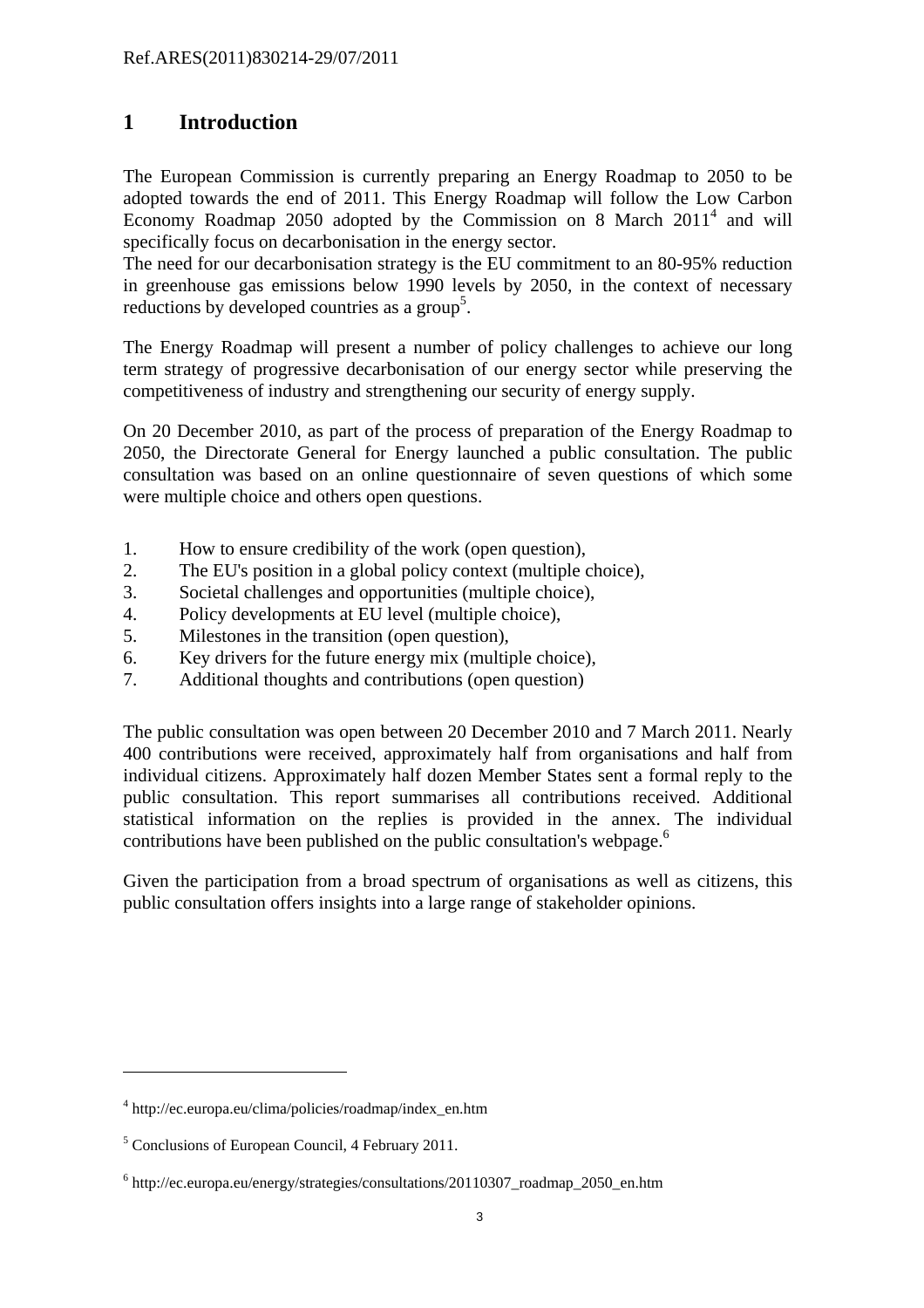## **2.1 How to ensure credibility of the work**

*Question 1: How can the credibility of work on the transition to a low-carbon energy system in 2050 be ensured? (For example regular updating of projections using energy system models, focus on developments in technologies, level of expertise needed in each sector,…)* 

A large number of contributors from different entities and sectors said that the assumptions and data used for modelling should be made as transparent as possible. They also recommended modelling a range of different scenarios using different modelling methodologies. Using diverse scenarios and considering results from different models would allow a better understanding of the risks and uncertainties in the modelling, e.g. regarding the pace of technological development, possible energy price developments, results from the implementation of policies, international developments influencing the energy sector, risk of technological lock-ins, etc. and could help identify configurations that could threaten the three core objectives of our energy policy, namely security of supply, competitiveness and sustainable development.

Scenarios used should be scientifically sound and updated on a regular basis to include latest developments and to check progress towards our objectives in the EU and Member States. The possibility to have peer reviews of the modelling exercise was also suggested.

A few organisations from diverse sectors explicitly criticised the PRIMES model regarding its transparency.

Many private sector organisations emphasised the need for a stable, clear and predictable legislative framework, to encourage the necessary investment in the energy sector which have generally very long lead time. In establishing the legislative framework preference should be given to market driven policies rather than top down political intervention. Some industry respondents recommended that initiatives related to sustainable use of energy, and GHG (greenhouse gas) reductions should be bundled together in a holistic approach rather than a piecemeal method tackling specific sectorial issues at different times. The importance of striking a balance among decarbonisation of the energy sector while maintaining competitiveness and ensuring security of energy supply was underlined.

A few organisations expressed concerns about a loss of international competiveness because of high energy costs and argued that GHG abatement policies in the EU should only be implemented under equally strong commitments from other countries and regions in a robust international framework for cooperation on climate change.

The need for a legislation ensuring fair competition between different energy sources on a level playing field was also emphasised. However, different views were expressed on what constitutes a level playing field. Renewables organisations in particular argued that policies should take all external costs into account while other organisations argued for a "technology neutral" approach and phase out of subsidies for specific energy sectors (see also replies to question 5 in chapter 2.5).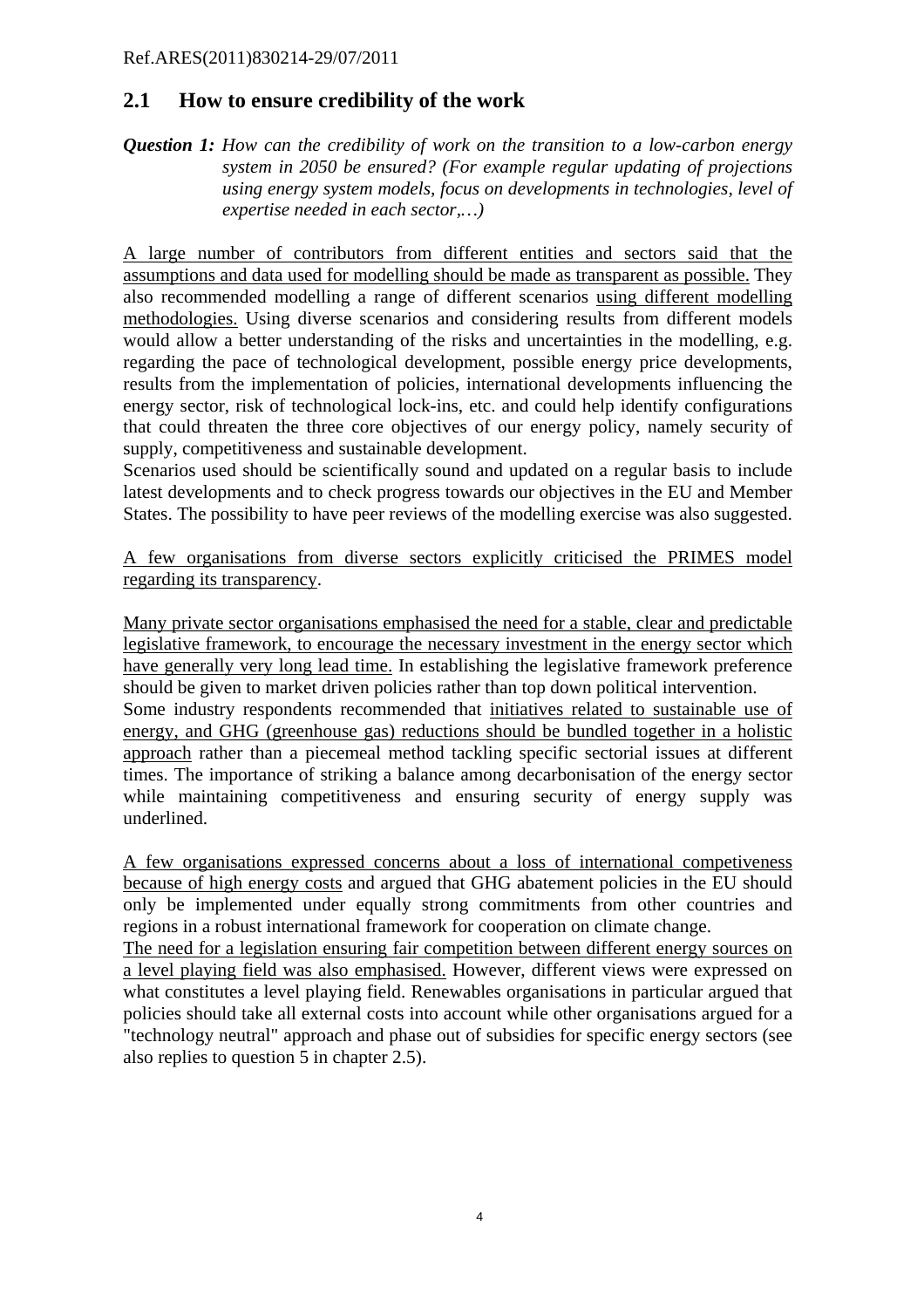# **2.2 The EU's position in a global policy context**

*Question 2: Looking forward, EU energy policy may be increasingly influenced by developments in global energy supply and demand, international cooperation on climate and initiatives taken outside the EU. Which developments should be considered in the Energy Roadmap 2050? On which do you think a stronger EU line is necessary? (Pick three most important ones)* 



The chart above represents the relative preferences expressed by organisations and citizens to question 2. A detailed percentage split of opinions of different organisations, with a breakdown among industries, NGOs and utilities is provided in annex 1.

Overall, more than half of all respondents chose "global energy efficiency and demand developments" and "global development of renewable energy" as the topics most worthwhile of consideration in the roadmap or requiring a stronger EU line. Among NGOs, those two answers received the strongest majority.

The third most chosen response for organisations was the further development of an international framework for cooperation on climate, a response which the vast majority of energy utilities judged to be among the most significant factors.

"Further development of international standards, trade and investment frameworks" was supported by almost a third of the respondents from organisations.

Approximately one third of organisations indicated specific developments not included in the multiple choice option such as: taxes and carbon markets, impacts on developing countries, competitiveness, land use change from biomass, caps on energy use and increased efficiency, renewables, as well as secure availability of fossil fuels.

Remarkably among citizens, "global nuclear renaissance" was the most popular answer after "global development of renewable energy", indicated by more than half of the respondents.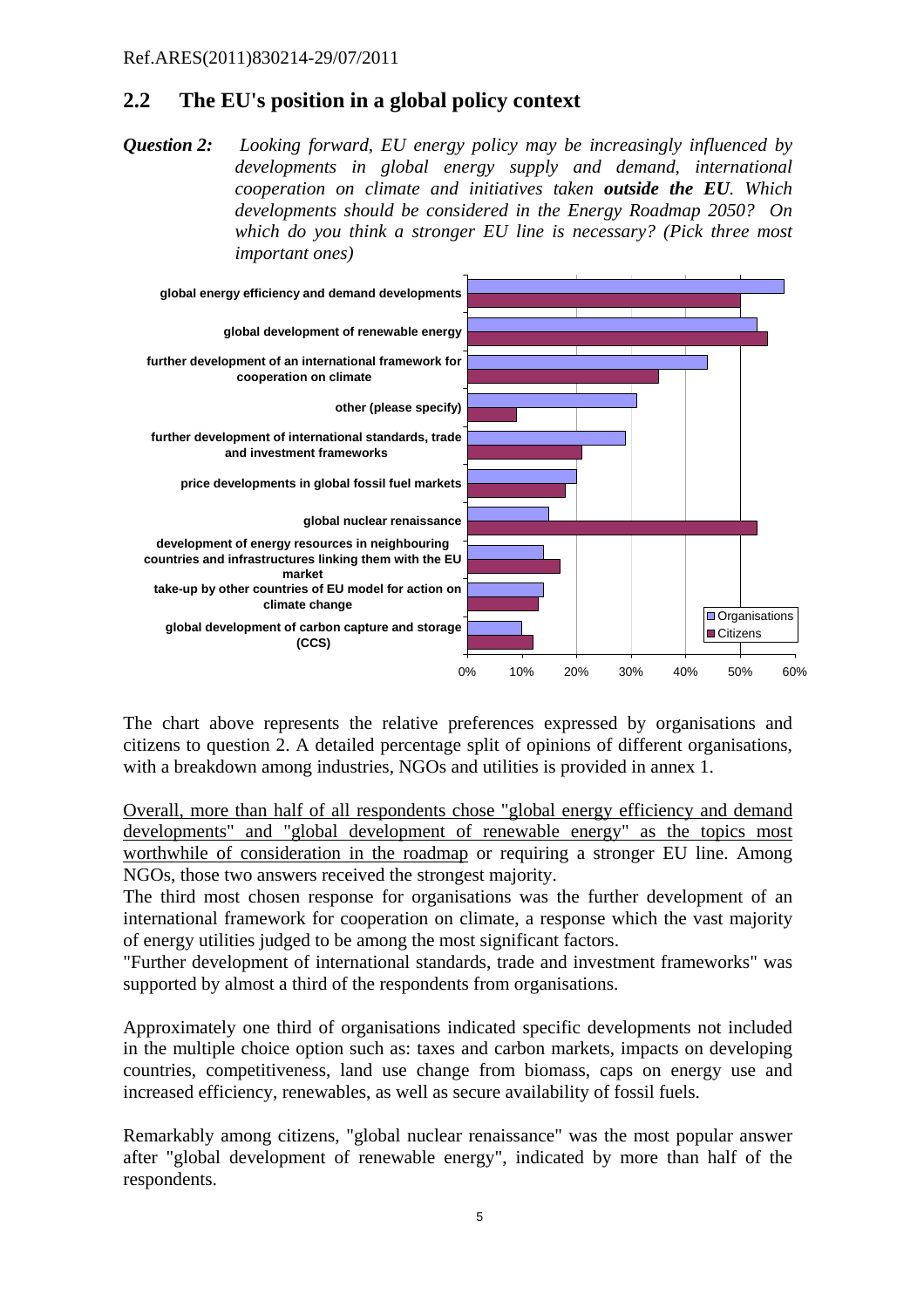# **2.3 Societal challenges and opportunities**

*Question 3: What societal challenges and opportunities do you think are likely in Europe over the next decades as a result of changes in the EU and global energy system? On which ones do you think a stronger EU line is needed? (Pick three most important ones)* 



The chart above represents the relative preferences expressed by organisations and citizens to question 3. A detailed percentage split of opinion different organisations, with a breakdown among industries, NGOs and utilities is provided in annex 1.

Overall, responses were fairly evenly distributed among the top six choices. Public acceptance on new infrastructures received the highest share of votes from organisations. More than half of utilities viewed public acceptance and increased reliance on electricity as major social challenges or in need of a stronger EU line. Among NGOs "increased scope for decentralised power generation and for local, integrated solutions" and "creation of sustainable and publicly acceptable energy sources" received most support.

Among citizens, the most popular answers were on increased energy efficiency and increased reliance on electricity. Throughout the questionnaire, citizens often tended to highlight a social dimension, e.g. through advocating a role for education and media in driving behavioural change (energy saving) and increasing public understanding or acceptance of certain technologies. Some also viewed vocational training to create the necessary skills for a low-carbon economy as essential.

Some organisations underlined that due to the profound structural changes in the energy industry required for a transition to a low-carbon energy system, the roadmap should explicitly consider social and employment effects.

Under "other (please specify)", a variety of other challenges and opportunities were highlighted by respondents, mostly relating to particular technologies.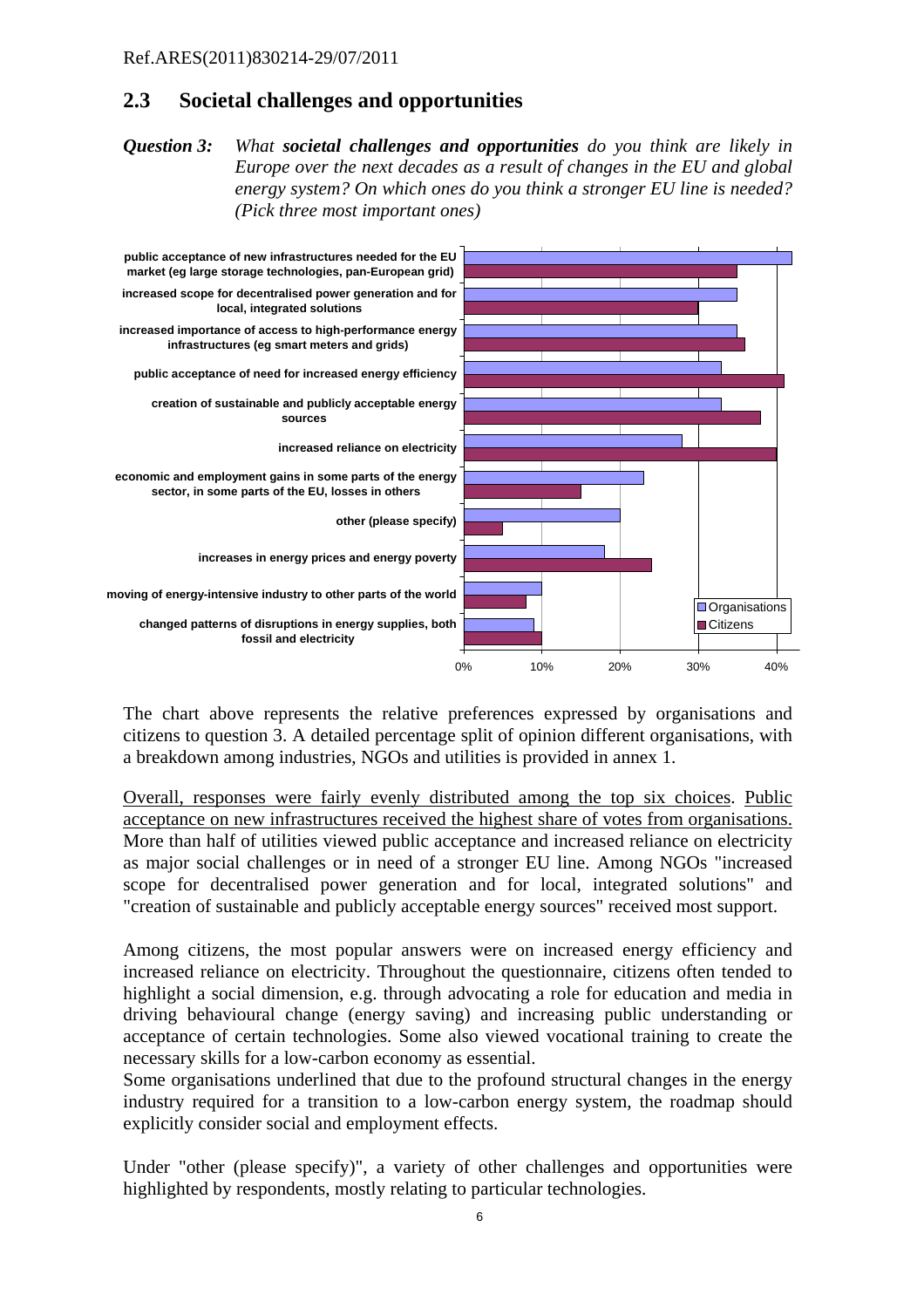# **2.4 Policy developments at EU level**

*Question 4: The EU's approach to energy policy is founded on regulation and an internal energy market providing competition, innovation, energy efficiency and development of resources including renewables, environmental sustainability, energy security and solidarity, and effective relations with external partners. Which are the main areas which you think might need further policy development at EU level, in a 2050 perspective? Please specify what you think is needed, references to supporting analyses welcome. (Boxes, pick three; also text box)* 



The chart above represents the relative preferences expressed by organisations and citizens to question 4. A detailed percentage split of opinion different organisations, with a breakdown among industries, NGOs and utilities is provided in annex 1.

Roughly half of respondents consider that energy efficiency is among the three most important aspects needing more development at the EU level. This figure is goes up to 70% for NGOs and but is considered a priority by only about a quarter of the preference for utilities, after infrastructure, financing and energy security. A similar difference in emphasis between NGOs and utilities can be found for renewables.

Development of infrastructure was seen as a priority by approximately a third of respondents. Within organisations a significant majority of utilities views the development of infrastructure as a main area for further policy development.

Asked to give their own views, a variety of other possible areas for policy development were specified by respondents, mostly related to particular technologies. A few respondents also mentioned policy harmonisation in general and a level playing field.

Other aspects of EU low-carbon policy development, such as solidarity, effective relations with external partners and support for industrial and regional transition management were not viewed as high priorities by respondents.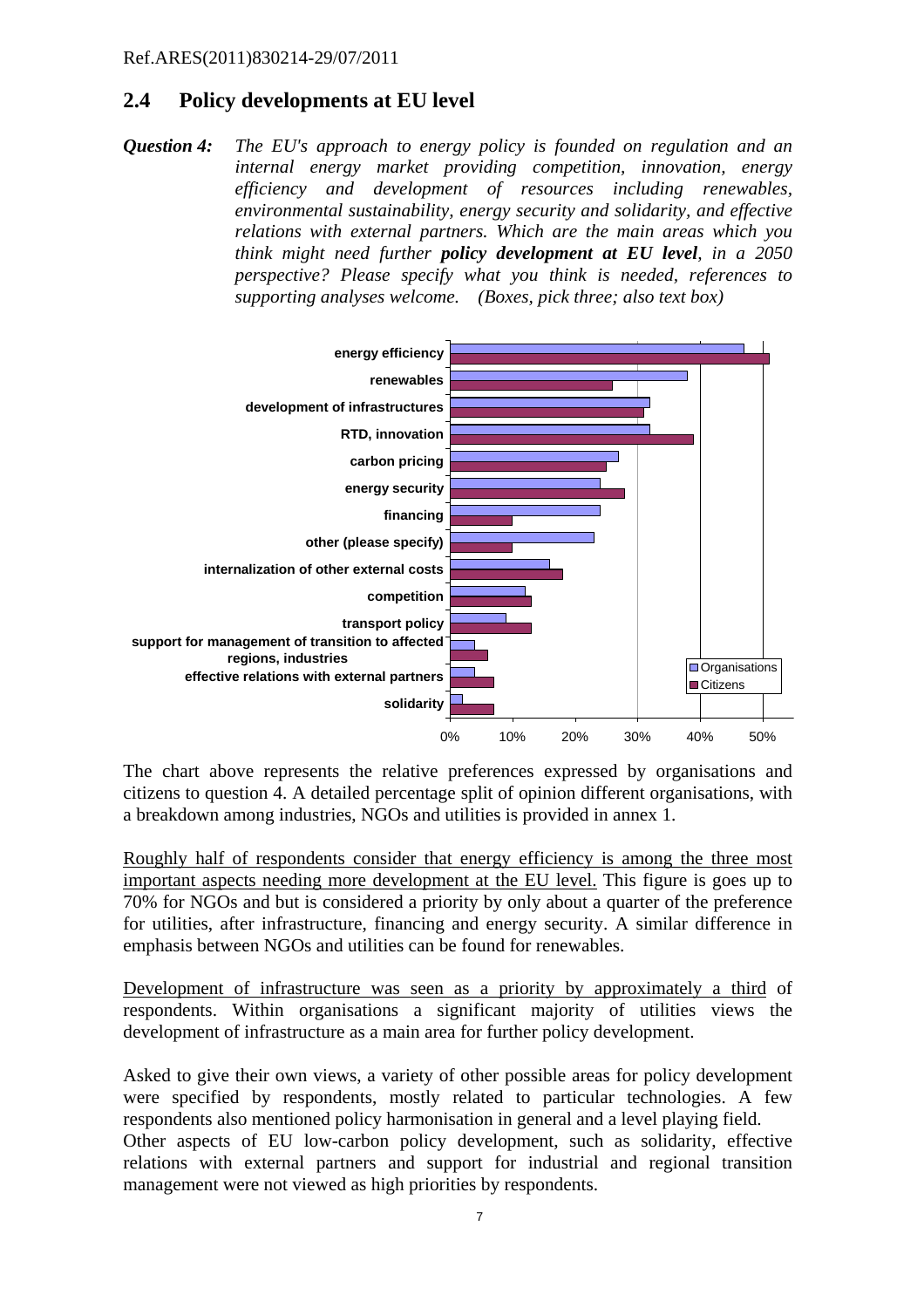### **2.5 Milestones in the transition**

*Question 5:**Which milestones would you see as most useful to specify at this stage for the transition to a low-carbon energy system in Europe? References to supporting analyses welcome.* 

Across all industries and NGOs, intermediate targets, regular checkpoints and updates towards 2050 were recommended. The regular monitoring of the proper implementation of existing legislation e.g. targets for Member States was also considered important. However, with respect to future milestones and targets to be adopted, it was indicated that a straight line to our decarbonisation target will not reflect the way in which changes will happen in our society. A decarbonisation roadmap should be flexible enough to change route along the way through periodic reviews, taking into account the latest developments in technology, international framework etc. The usefulness of specific roadmaps for different sectors was acknowledged e.g. industry, transport, agriculture etc.

A 'level playing field' is also seen as important by a broad spectrum of organisations including renewables, nuclear, gas and CCS associations as well as commerce chambers and utilities. However, 'level playing field' appears to be interpreted in a variety of ways by different stakeholders, some arguing for a free market approach and others for some form of intervention to internalise externalities or introduce support schemes for making certain technologies commercially viable (renewables, CCS, energy storage, etc.) Utilities tend to view liberalised and integrated EU energy markets and a binding global post-Kyoto agreement as essential. A few organisations indicated that EU decarbonisation efforts should be conditional on equally far-reaching measures in other economies.

Renewables and energy efficiency industries, NGOs and environmental interest groups tend to view binding targets for energy efficiency by 2020 and binding targets for renewables or GHG emissions by 2030 as essential to support a predictable investment framework for low-carbon technologies. In some sectors, such as power generation, due to the long lifetime of fossil fuel and nuclear power plants, 2050 is only one investment cycle away. Clarity on the future legislative framework is needed to avoid a lock-in into high carbon investments and the stranded cost in the associated assets.

Some recommended that milestones should not be restricted to decarbonisation objectives but should also identify to "technological proof points" for large scale deployment of innovative low carbon technologies. This could concern technologies such as CCS, smart grids, super grids, new electricity storage technologies and e-mobility. However, different choices were emphasised by different stakeholders.

Broad support was expressed for increased electrification of our energy system and in particular of the transport sector. As the power sector will be a major contributor to the decarbonisation of our economy, the roadmap should provide milestones in the decarbonisation of power generation. Some respondents advocate a full decarbonisation of power generation as a prerequisite for achieving the overall 80-95% decarbonisation of our economy including an abandonment of unabated coal power generation.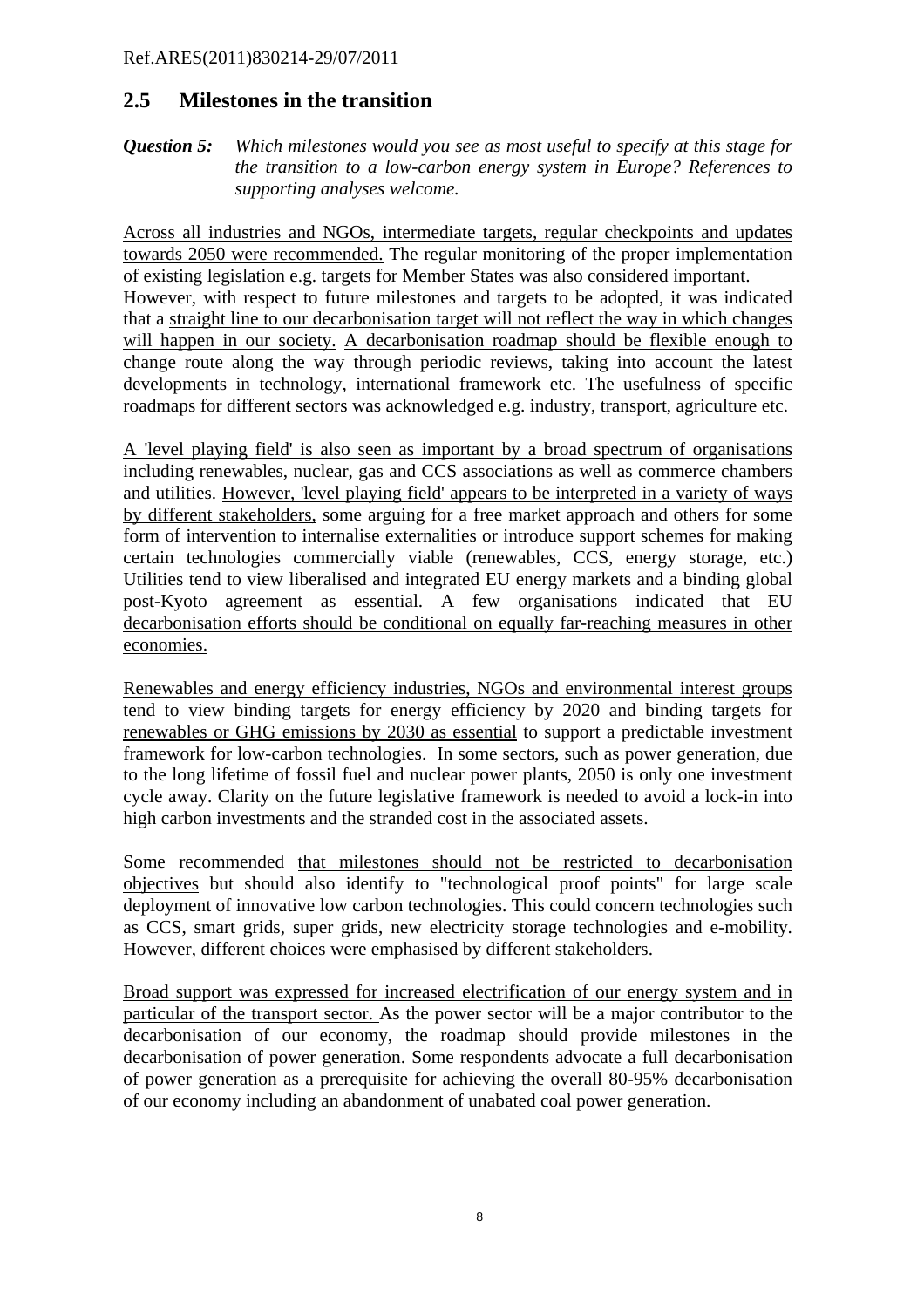# **2.6 Key drivers for the future energy mix**

*Question 6: What are the most likely key drivers for the future energy mix in the EU? (Pick 3)* 



The chart above represents the relative preferences expressed by organisations and citizens to question 6. A percentage split of opinions of different organisations, with a breakdown among industries, NGOs and utilities is provided in annex 1.

About half of all organisations and citizens believe that global fossil fuel prices, compared to costs of domestic energy resources and long term security of supply will be the mostly likely key drivers of the future European energy mix.

Overall less than 20% of respondents selected "gradual integration of the internal market" as their choice. Hardly any NGOs selected "gradual integration of the internal market" as their choice. However, some 40% of the utilities did so.

Among NGOs, over 60% believed that EU climate policy is decisive. However, only 33% of overall respondents believe that climate policy is a likely key driver for our future energy mix.

Throughout all types of organisations and among citizens, public subsidies were not viewed as one of the most likely key drivers for the future energy mix, receiving less than 10% of the choices.

As to other likely key drivers, several organisations emphasised specific low-carbon technologies, including nuclear power. Financing instruments for achieving the required investments into low-carbon technologies were also mentioned as another key driver.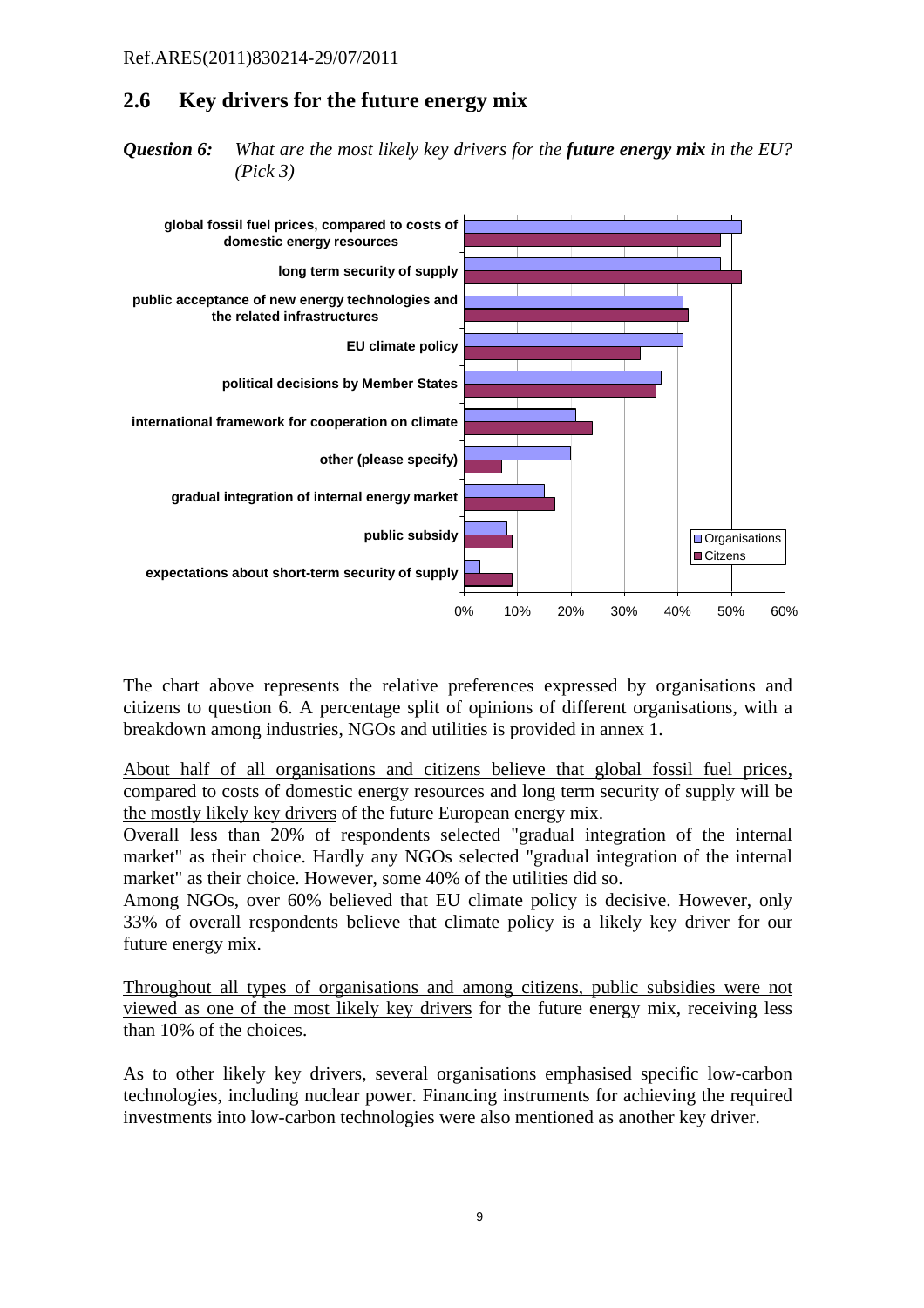# **2.7 Additional thoughts and contributions**

*Question 7: Do you have additional suggestions or more specific thoughts on the Energy Roadmap 2050 ?* 

There was a considerable divergence in opinions on the best way to decarbonise the energy sector.

Some replies indicated that decarbonisation should be obtained with minimal intervention and driven by market-based instruments. Policy and instruments should concentrate on goals and not on prescription on what industry should do or on a selection of technology options. Utilisation of offsets in other regions of the world through the *Clean Development Mechanism* and *Joint Implementation* to complement emission trading was advocated. Overlap of different legislative initiatives aiming setting a carbon price, e.g. a  $CO<sub>2</sub>$  tax, in addition to the emission trading system should be avoided.

Other replies supported mechanisms such as sectoral emission targets, specific technologies, additional targets for renewables and binding targets for energy efficiency, while explicitly opposing instruments for offsets in other regions. Some argued that more emphasis should be given to storage technologies, including utilisation of large hydro reservoirs in Northern Europe and particularly in Norway.

Energy efficiency should be pursued all along the full supply chain including power generation, cogeneration, district heating and actions on the demand side. The importance of energy efficiency in buildings which represent 40% of EU energy use was underlined. Energy efficiency measures in the building sector should avoid "shallow renovation" with only limited increase in efficiency as such "shallow renovation" seems attractive in the short term but prejudge future measures locking in suboptimal renovations. .

There was a broad consensus on supporting technology and innovation and on extension of the Strategic Energy Technology Plan beyond 2020.

Opinions on the potential contributions of nuclear, renewable energy sources and fossil fuels to our decarbonisation objectives are divergent. A few respondents advocated that for furthering a sustainable energy system without technical lock-ins a long-term perspective, beyond 2050 up to 2100 should be considered.

NGOs, environmental groups and renewable industries, tend to see a 100% renewable electricity supply as both feasible and desirable.

Others see nuclear power as the best form of decarbonised energy together with limited amount of renewables. Nuclear industries cite cost advantages and availability of nuclear as base load capacity as main advantages over intermittent and expensive renewables.

Fossil fuel industries emphasise CCS as a sustainable and cost effective way to reduce GHG emissions. For gas industries, gas is a cheap means of emission reductions and could play a key role in the decarbonisation of the power sector via fuel switch from coal, providing a cost efficient, sustainable, and flexible power generation to complement the increase renewable capacity in the next decades. Beside its role in power generation gas has still a major role in the residential sector and a huge potential exists for an increased penetration of natural gas vehicles in the transport sector. The need to strike a balance between reducing fossil fuel use and fostering substantial investments in new major gas infrastructures from third countries was underlined. The coal industry underlined the need to avoid lock-in into a dash for unabated gas generation.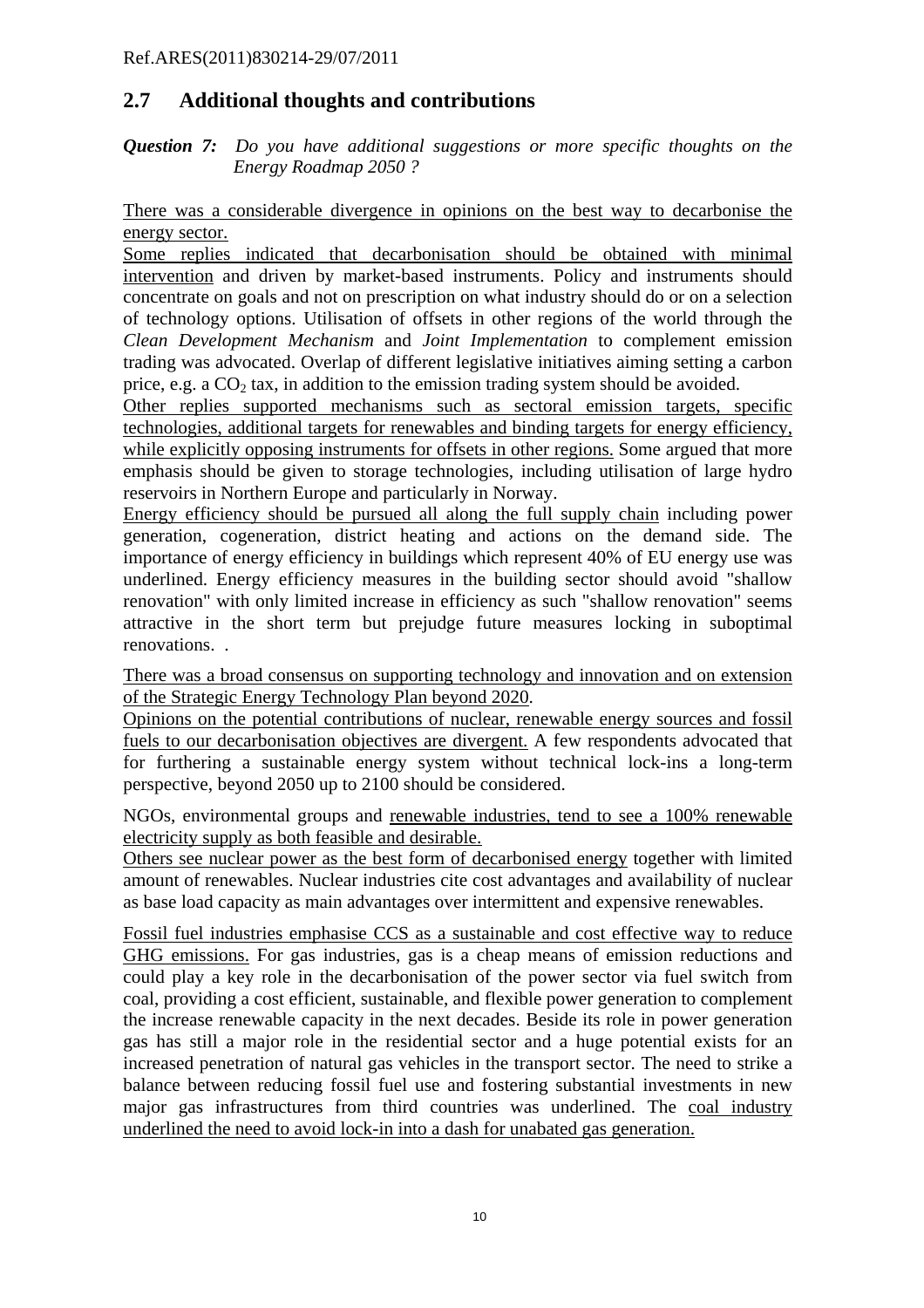Some viewed the development of a new "pan European" energy infrastructure as necessary for our transition to a low carbon system. A trade off among investments in new infrastructures, super grid, smargrid and new power generation capacity is needed.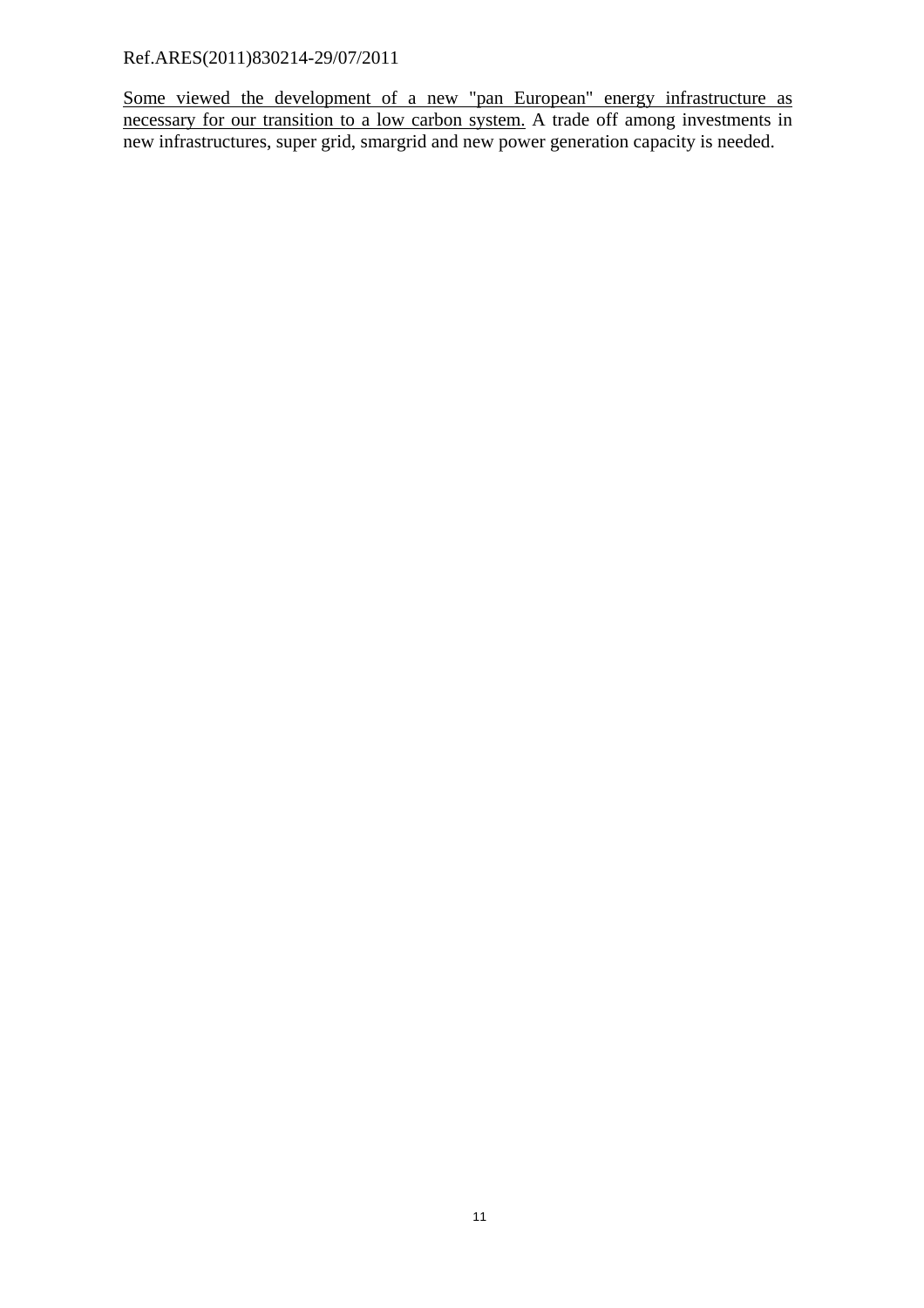## **Annex 1**

**Question 2.** Looking forward, EU energy policy may be increasingly influenced by developments in global energy supply and demand, international cooperation on climate and initiatives taken outside the EU. Which developments should be considered in the Energy Roadmap 2050? On which do you think a stronger EU line is necessary? (Pick three most important ones)

 $\mathcal{L}_{\mathcal{A}}$ 

 $\frac{1}{2}$ 

 $\mathcal{L}_{\mathrm{in}}$ 

|                      |         |     |         | <b>Citizen</b> |  |
|----------------------|---------|-----|---------|----------------|--|
| <b>Organisations</b> |         |     | S       |                |  |
|                      | Industr | ΝG  |         |                |  |
| Total                |         | O   | Utility |                |  |
| 44%                  | 42%     | 42% | 81%     | 35%            |  |
| 14%                  | 17%     | 20% | 10%     | 13%            |  |
| 29%                  | 39%     | 12% | 24%     | 21%            |  |
| 58%                  | 51%     | 73% | 33%     | 50%            |  |
| 15%                  | 9%      | 15% | 38%     | 53%            |  |
| 53%                  | 38%     | 71% | 29%     | 55%            |  |
| 10%                  | 17%     | 5%  | 15%     | 12%            |  |
| 20%                  | 23%     | 20% | 10%     | 18%            |  |
| 14%                  | 14%     | 15% | 19%     | 17%            |  |
| 31%                  | 33%     | 22% | 33%     | 9%             |  |
|                      |         |     |         |                |  |

**Question 3.** What societal challenges and opportunities do you think are likely in Europe over the next decades as a result of changes in the EU and global energy system? On which ones do you think a stronger EU line is needed? (Pick three most important ones)

 $\mathcal{L}_{\mathbf{r}}$ 

|                                                    |                      |         |            |         | <b>Citizen</b> |
|----------------------------------------------------|----------------------|---------|------------|---------|----------------|
|                                                    | <b>Organisations</b> |         |            |         | s              |
|                                                    |                      | Industr | <b>NG</b>  |         |                |
|                                                    | Total                |         | O          | Utility |                |
| economic and employment gains in some parts        | 23%                  | 20%     | 27%        | 15%     | 15%            |
| of the energy sector, in some parts of the EU,     |                      |         |            |         |                |
| losses in others                                   |                      |         |            |         |                |
| increased importance of access to high-            | 35%                  | 32%     | 37%        | 38%     | 36%            |
| performance energy infrastructures (eg smart       |                      |         |            |         |                |
| meters and grids)                                  |                      |         |            |         |                |
| increased reliance on electricity                  | 28%                  | 25%     | 22%        | 57%     | 40%            |
| creation of sustainable and publicly acceptable    | 33%                  | 29%     | 44%        | 19%     | 38%            |
| energy sources                                     |                      |         |            |         |                |
| public acceptance of new infrastructures           | 42%                  | 49%     | <b>27%</b> | 57%     | 35%            |
| needed for the EU market (eg large storage         |                      |         |            |         |                |
| technologies, pan-European grid)                   |                      |         |            |         |                |
| increased scope for decentralised power            | 35%                  | 30%     | 46%        | 29%     | 30%            |
| generation and for local, integrated solutions for |                      |         |            |         |                |
| meeting energy, waste management and other         |                      |         |            |         |                |
| needs of communities                               |                      |         |            |         |                |
| public acceptance of need for increased energy     | 33%                  | 25%     | 37%        | 29%     | 41%            |
| efficiency                                         |                      |         |            |         |                |
| changed patterns of disruptions in energy          | 9%                   | 7%      | 15%        | 5%      | 10%            |
| supplies, both fossil and electricity              |                      |         |            |         |                |
| increases in energy prices and energy poverty      | 18%                  | 23%     | 12%        | 10%     | 24%            |
|                                                    |                      |         |            |         |                |